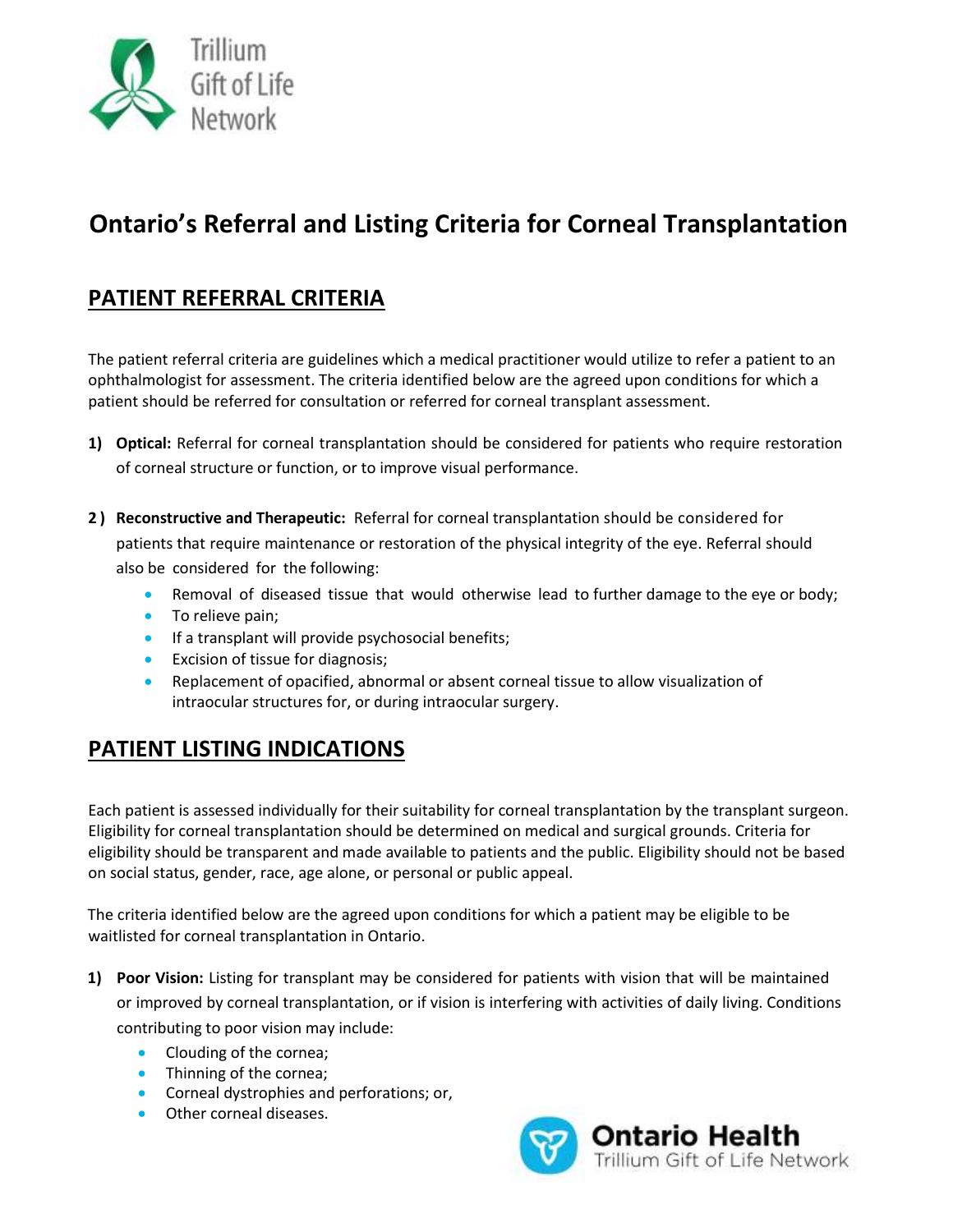**TRANSPLANTATION 2) Perforation or Threatened Perforation:** Listing for transplant may be considered for patients with actual or threatened corneal perforation, or uncontrolled disease that would lead to loss of the eye or unrecoverable loss of vision without corneal transplantation (e.g. overwhelming infection).

**ADULT INTESTINE REFERRAL AND LISTING CRITERIA FOR INTESTINE** 

**3) Pain:** Listing for transplant may be considered for patients with pain not amenable to medical treatment.

## **ABSOLUTE LISTING CONTRAINDICATIONS**

The following are conditions relating to the corneal transplant candidate that constitute absolute contraindications to corneal transplantation. As such, they prevent a transplant from being done until the condition is resolved.

- **1) Predicted Outcome:** Patients are not candidates for corneal transplantation when the transplant will be unlikely to lead to:
	- Restoration of corneal function;
	- Restoration of corneal integrity;
	- Removal of diseased tissue that would otherwise lead to further damage to the eye; or
	- **•** Psychosocial benefits.
- **2) Consent:** Patients who do not want a transplant, or who are unable to give informed consent and no substitute decision maker is available, are not candidates for transplantation.